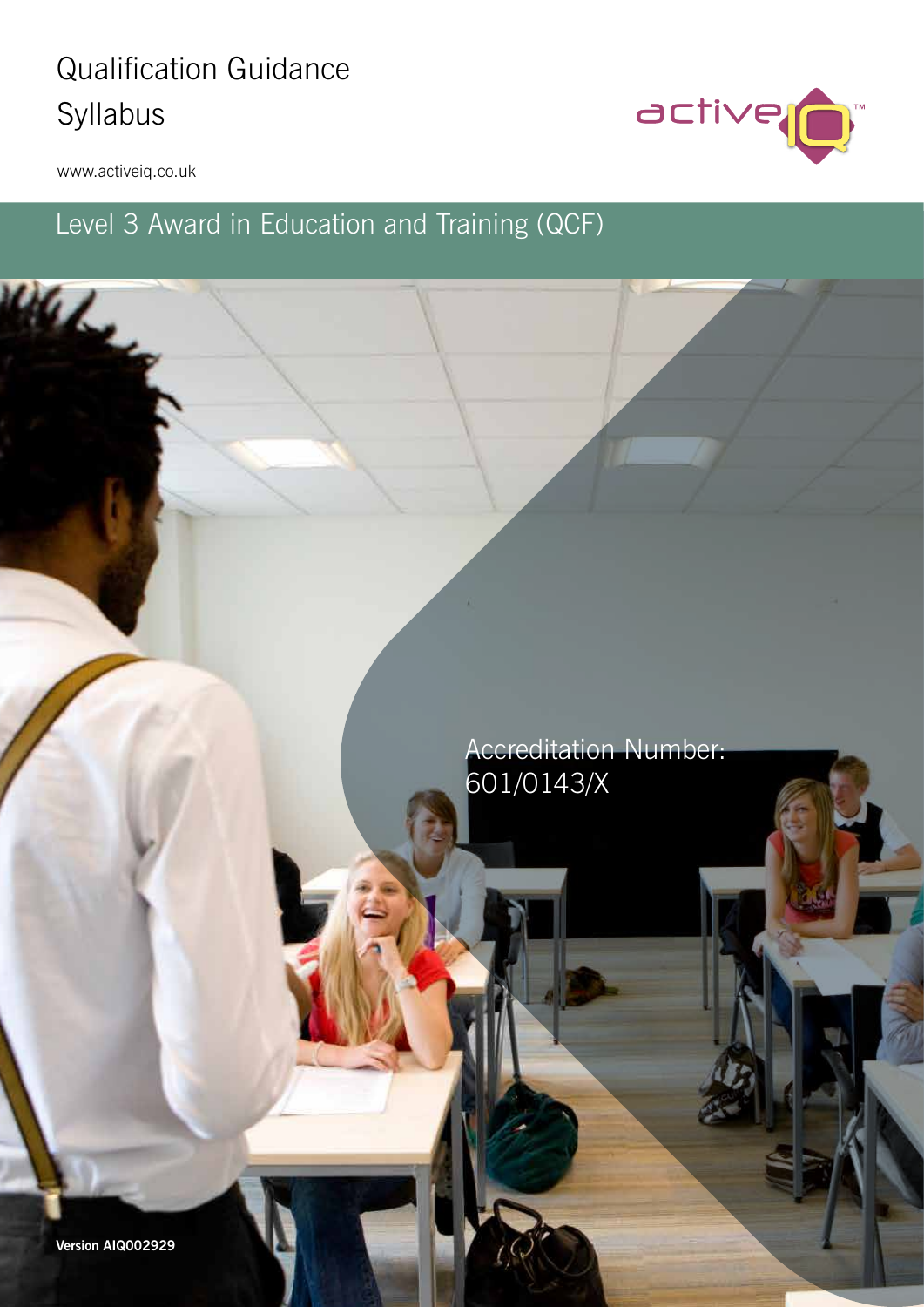

Active IQ wishes to emphasise that whilst every effort is made to ensure accuracy, the material contained within this document is subject to alteration or amendment in terms of overall policy, financial or other constraints. Reproduction of this publication is prohibited unless authorised by Active IQ Ltd. No part of this document should be published elsewhere or reproduced in any form without prior written permission.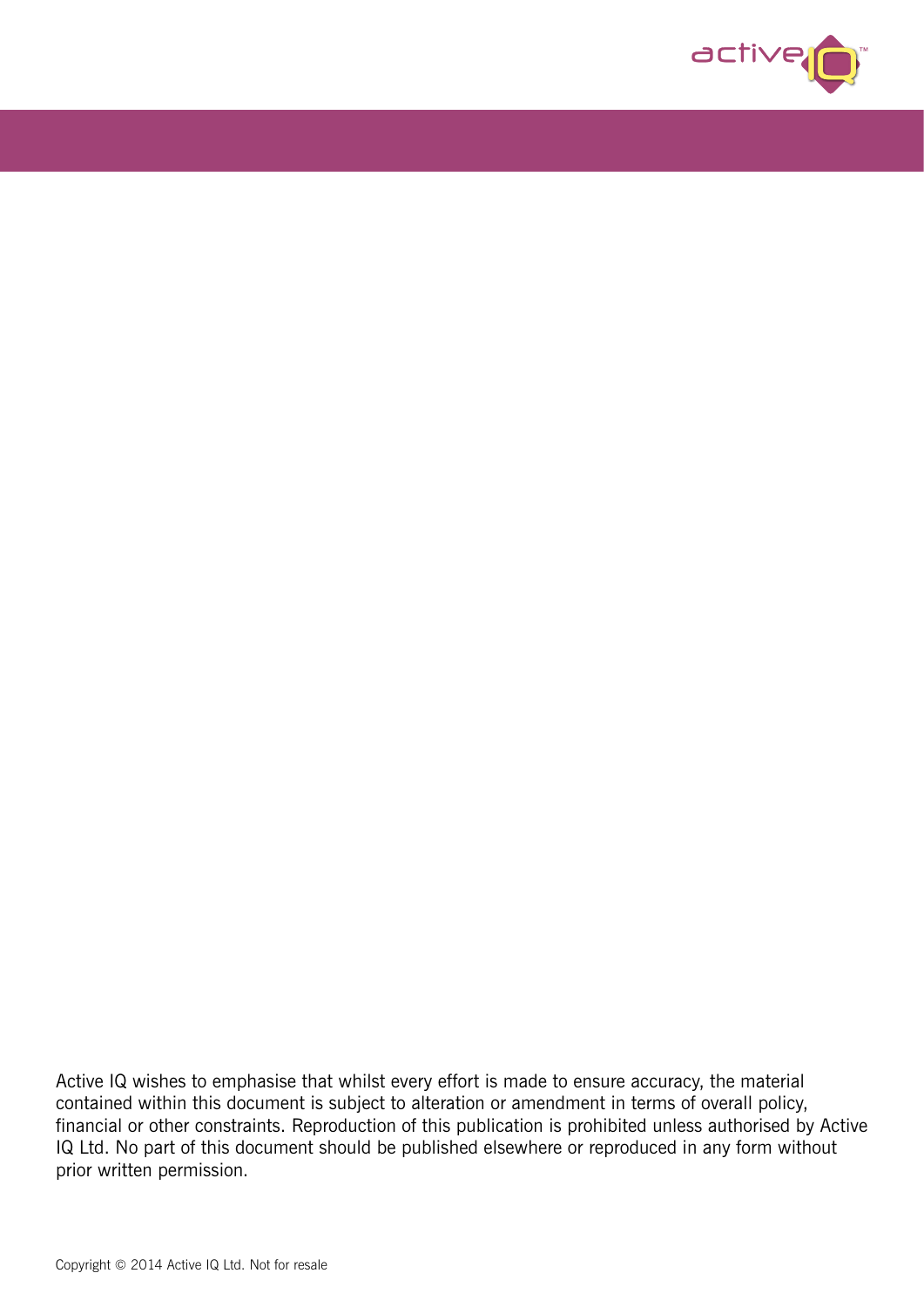

## Level 3 Award in Education and Training (QCF)

### Qualification Accreditation No: 601/0143/X

## Introduction

The Active IQ Level 3 Award in Education and Training (QCF) is at level 3 on the Qualifications and Credit Framework.

| <b>Guided</b> learning hours: 48 - 61                                                                    | Notional learning hours: 120 | Credit: 12 |  |
|----------------------------------------------------------------------------------------------------------|------------------------------|------------|--|
|                                                                                                          |                              |            |  |
| Minimum credit to be achieved at or above the level of the qualification                                 |                              | 12         |  |
| Requirements other than the award of credit which need to be met before the<br>qualification is awarded: | None                         |            |  |
| <b>Exemptions:</b>                                                                                       |                              | None       |  |

#### Entry Requirements

- All trainee teachers joining this qualification programme should undertake an initial assessment of skills in English, mathematics and ICT. Development needs and action plans to address these development needs should be recorded and addressed.
- For those trainee teachers who have already undertaken initial assessments for their English, mathematics and ICT skill, their record of development needs and any previous actions taken to address them should be reviewed and updated as required.
- There are no other specific entry requirements

## Qualification Outline

#### Target Learners:

- Learners aged  $19 +$
- Those considering a career in education and training
- Those who already have a role within education and training, who do not already hold an equivalent/ higher teaching qualification
- Those who are already working as an assessor who wish to achieve a qualification that provides an introduction to teaching
- The Active IQ Level 3 Award in Education and Training (QCF) is equivalent and replaces the L3 and L4 PTLLS, as such tutors who already hold either PTLLS3 or 4 should not be target learners for the Active IQ Level 3 Award in Education and Training (QCF)

#### Aim:

- To provide learners with the knowledge and skills to be able to educate and train individuals and/or groups
- To provide learners with the knowledge and skills to enter the education sector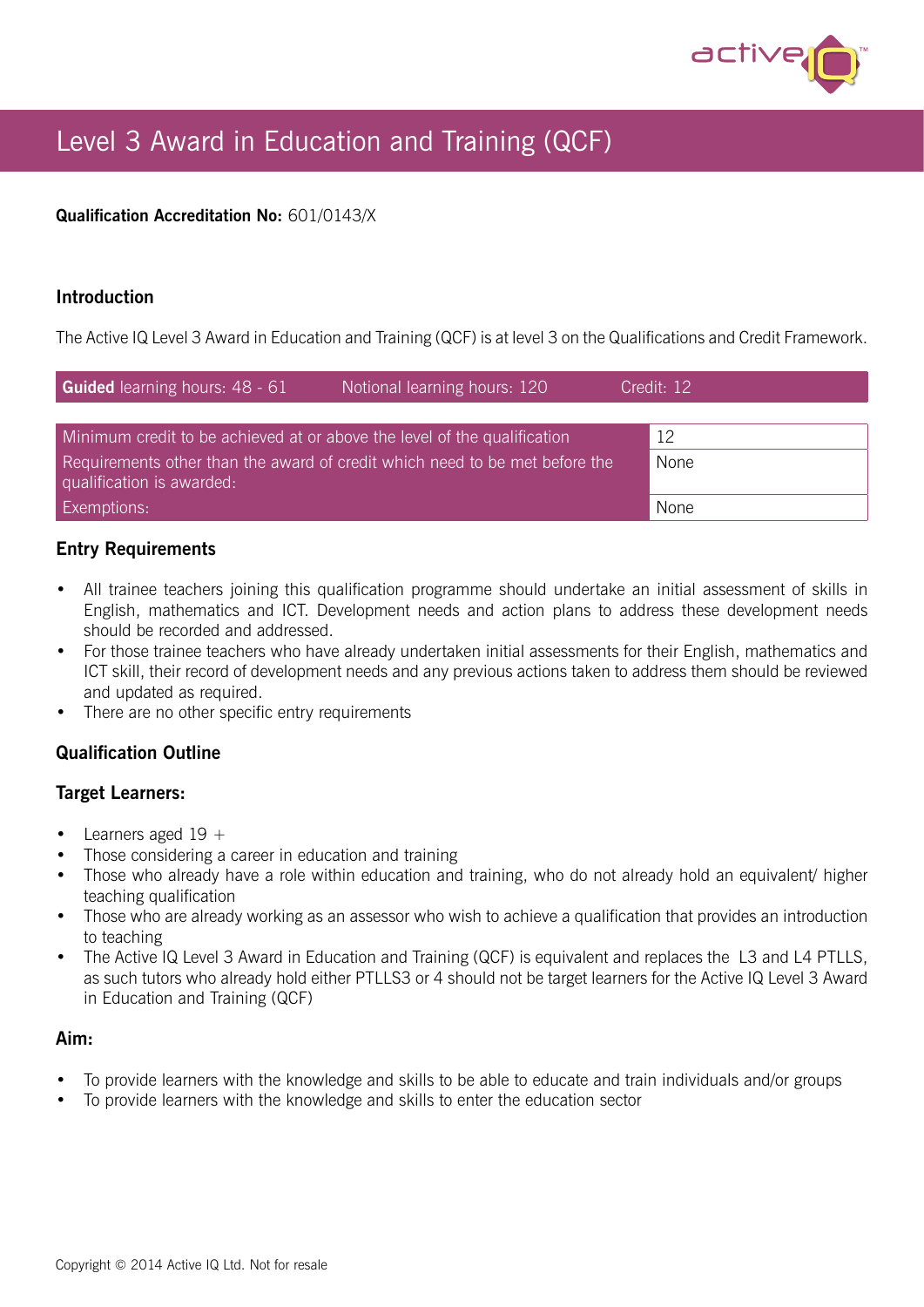

## Objectives:

- To provide learners with the knowledge to be able to understand the roles, responsibilities and relationships in education and training
- To provide learners with the knowledge to be able to deliver education and training to individuals and/or groups in an environment/subject, in which they are technically competent
- To provide learners with the knowledge to be able to understand and support the process of assessment

## Progression:

This qualification provides progression on to

- Level 4 Certificate in Education and Training (QCF)
- Level 5 Diploma in Education and Training (QCF)

However completion of the Level 3 Award in Education and Training is not a requirement/ pre-requisite for access onto these higher qualifications

## Links to National Occupational Standards

There are links to the National Occupational Standards in Training and Development.

## Disclosure and Barring Service (DBS) Policy

Learners, who are required to work with children as a necessary part of a training course / qualification, e.g. student teachers, nursery nurses, etc., will need to undergo a Disclosure and Barring Service (DBS) check before they are accepted onto the qualification, prior to its commencement. Please see Active IQ's Guidance for Centres document for further information.

#### Occupational competence requirements for tutors/ assessors and internal verifiers for the Active IQ Level 3 Award in Education and Training (QCF)

#### Required Criteria

All tutors/ assessors and internal verifiers staff must:

- Possess a discipline specific qualification equivalent to the qualification being taught The following are acceptable:
	- Level 3 Award in Education and Training (QCF)
	- Level 3 Award in Preparing to Teach in the Lifelong Learning Sector (QCF) (PTTLS)
	- Level 4 Award in Preparing to Teach in the Lifelong Learning Sector (QCF) (PTTLS)
	- Level 4 Certificate in Education and Training
	- Level 4 Certificate in Teaching in the Lifelong Learning Sector (QCF) (CTTLS)
	- Level 5 Certificate in Education and Training
	- Level 5 Diploma in Teaching in the Lifelong Learning Sector (QCF) (DTTLS)
	- Certificate in Education
	- Relevant predecessor NQF tutor qualifications
- Demonstrate active involvement in a process of industry relevant Continued Professional Development during the last two years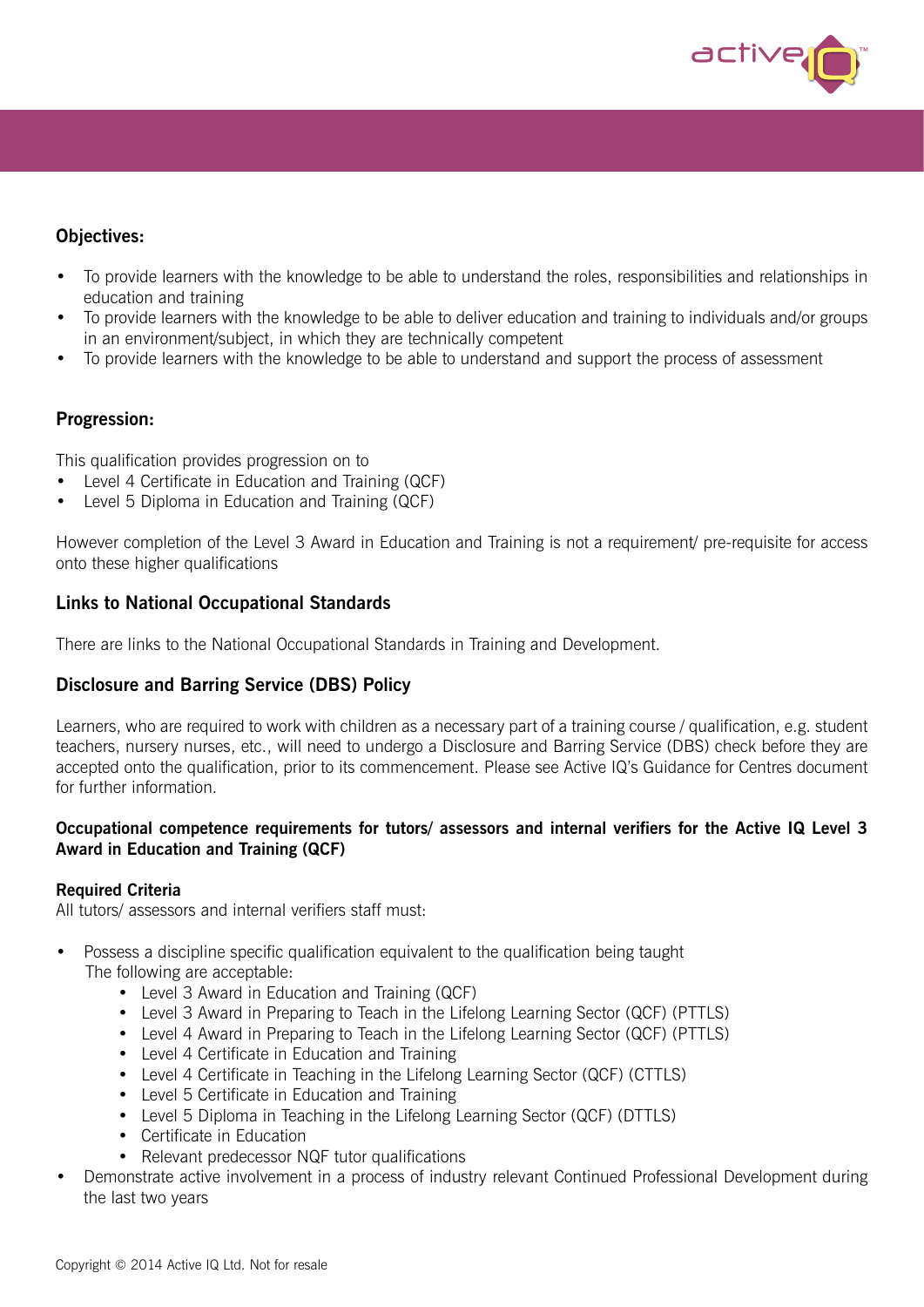

### **Tutors**

Tutors must:

- Have evidence of substantial and successful education/ training experience for at least the previous two years
- Demonstrate active involvement in a process of industry relevant Continued Professional Development during the last two years (this may be discipline/ context specific or relevant to tutoring assessing or quality assurance)

#### **Assessors**

Assessors for Units 1,2, and 5 must hold or be working towards\*:

- Level 3 Award in Understanding the Principles and Practices of Assessment (QCF) or
- Level 3 Award in Assessing Vocationally-Related Achievement (QCF) or
- Level 3 Award in Assessing Competence in the Work Environment (QCF) or
- Level 3 Certificate in Assessing Vocational Achievement (QCF), or
- A1 (previously D32, D33)

Assessors for Units 3,4 and 6 must:

- Hold one of the following qualifications or their recognised equivalent
	- Level 3 Award in Assessing Competence in the Work Environment (QCF) or
	- Level 3 Certificate in Assessing Vocational Achievement (QCF) or
	- A1 Assess candidate performance using a range of methods (previously D32,D33) or
- Have successfully assessed learners for other qualifications
- Have up-to-date working knowledge and experience of best practice in assessment and quality assurance
- Show current evidence of continuing professional development in assessment and quality assurance

## Internal Verifiers

Internal verifiers must:

Internal verifiers for Units 1,2 and 5 must hold or be working towards\*:

- Level 4 Award in Understanding the Internal Quality Assurance of Assessment Processes and Practice (QCF) or
- Level 4 Award in the Internal Quality Assurance of Assessment Processes and Practice (QCF) or
- Level 4 Certificate in Leading the Internal Quality Assurance of Assessment Processes and Practice (QCF) or
- V1 (previously D34)

Internal verifiers for Units 3,4 and 6 must:

- Hold one of the following qualifications or their recognised equivalent
	- Level 4 Award in Internal Quality Assurance of Assessment Processes and Practice (QCF); or
	- Level 4 Certificate in Leading the Internal Quality Assurance of Assessment Processes and Practice (QCF); or
	- V1 Conduct internal quality assurance of the assessment process (previously D34)
- Have up-to-date working knowledge and experience of best practice in assessment and quality assurance
- Show current evidence of continuing professional development in assessment and quality assurance

\*When working towards a recognised qualification, all work must be countersigned by a qualified assessor or verifier.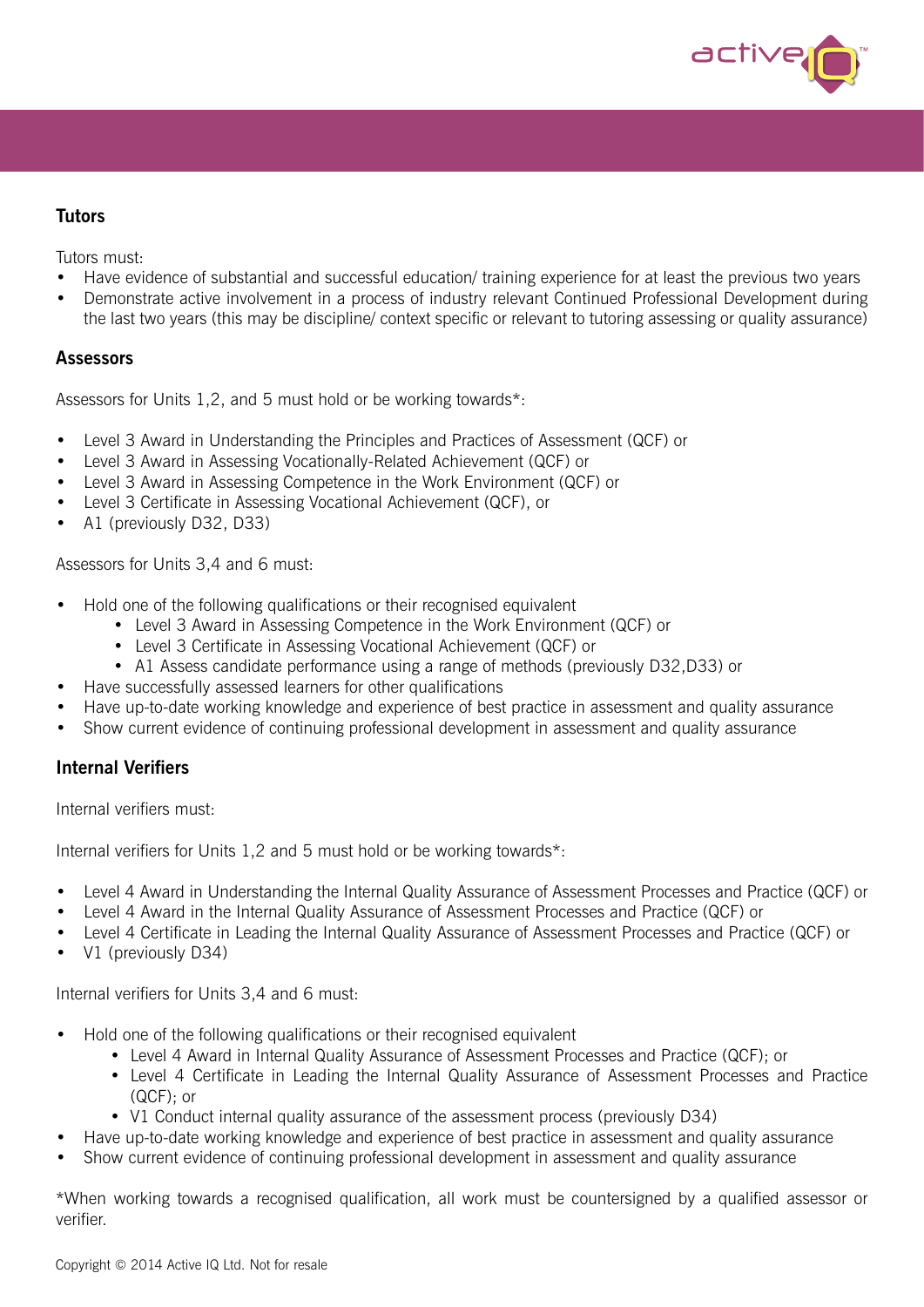

## Level 3 Award in Education and Training (QCF)

## Qualification Structure

Learners must complete the one mandatory unit (3 credits) and an additional 9 credits from the optional units (6 credits from Group B and 3 credits from Group C)

## Mandatory Unit (Group A)

| <b>. .</b> | responsibilities and<br>relationships in<br>Jnderstanding roles.<br>and<br>education<br>training | Level | credits | H/505/I |
|------------|--------------------------------------------------------------------------------------------------|-------|---------|---------|
|------------|--------------------------------------------------------------------------------------------------|-------|---------|---------|

## Optional Units (Group B)

| <u>.</u> | Understanding and using inclusive teaching and learning approaches in<br>education and training | Level 3 | 6 credits | D/505/0052 |
|----------|-------------------------------------------------------------------------------------------------|---------|-----------|------------|
|          | Facilitate learning and development for individuals                                             | Level 3 | 6 credits | U/502/9549 |
|          | Facilitate learning and development in groups                                                   | Level 3 | 6 credits | F/502/9548 |

## Optional Units (Group C)

| Understanding assessment in education and training       | Level $3 \mid 3$ credits | R/505/0050 |
|----------------------------------------------------------|--------------------------|------------|
| Understanding the principles and practices of assessment | Level $3 \mid 3$ credits | D/601/5313 |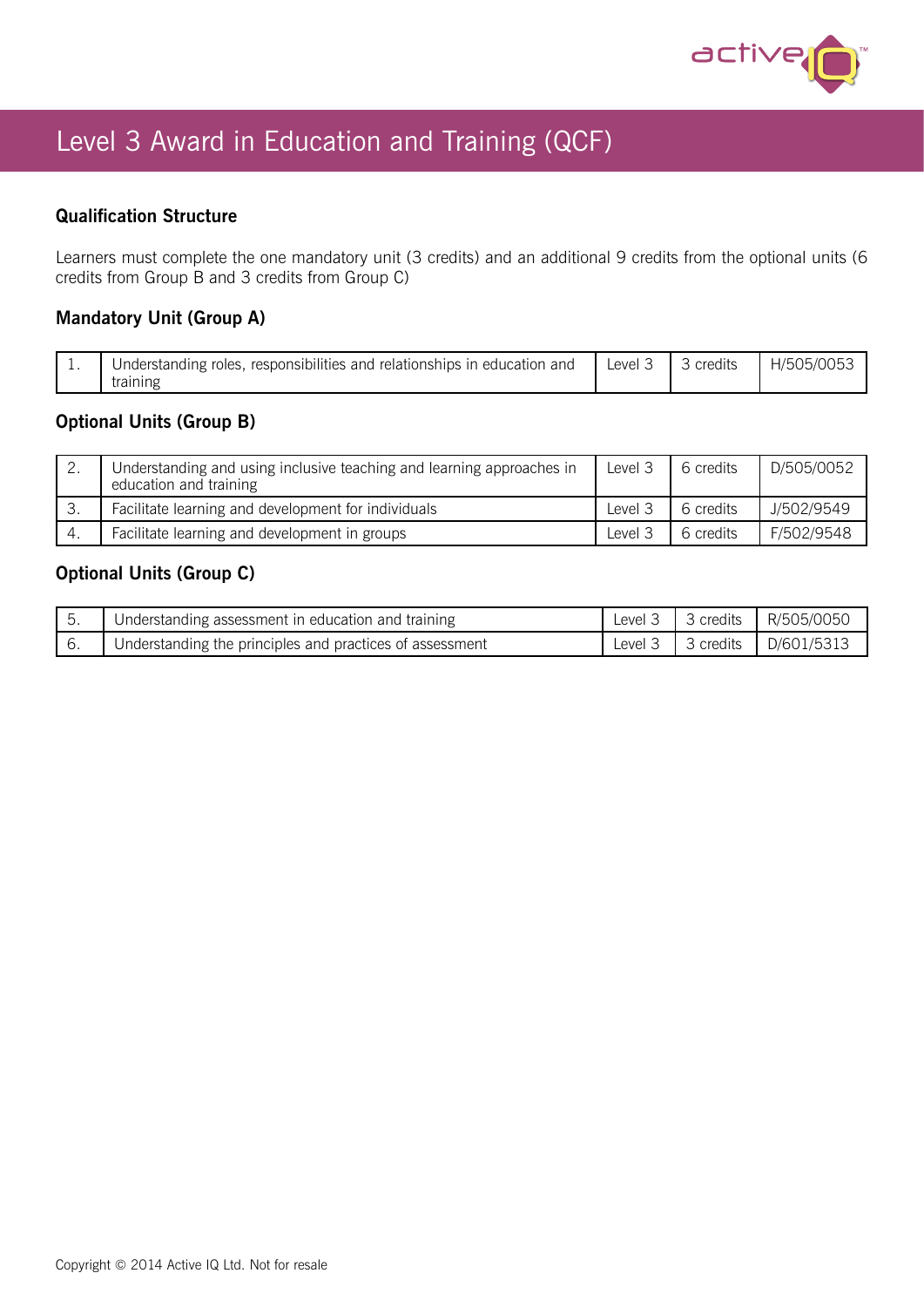

## **Unit 1 H/505/0053 Level: 3 Credit Value: 3** Unit Title: Understanding roles, responsibilities and relationships in education and training

| <b>Learning outcomes</b>                                                                                        | Assessment criteria                                                                                                                                                                                                                                                                                                                                                               |
|-----------------------------------------------------------------------------------------------------------------|-----------------------------------------------------------------------------------------------------------------------------------------------------------------------------------------------------------------------------------------------------------------------------------------------------------------------------------------------------------------------------------|
| The learner will:                                                                                               | The learner can:                                                                                                                                                                                                                                                                                                                                                                  |
| 1. Understand the teaching<br>role and responsibilities in<br>education and training.                           | Explain the teaching role and responsibilities in education and training.<br>1.1<br>1.2<br>Summarise key aspects of legislation, regulatory requirements and codes of<br>practice relating to own role and responsibilities.<br>1.3<br>Explain ways to promote equality and value diversity.<br>Explain why it is important to identify and meet individual learner needs.<br>1.4 |
| 2. Understand ways<br>to maintain a safe and<br>supportive learning<br>environment.                             | 2.1<br>Explain ways to maintain a safe and supportive learning environment.<br>2.2<br>Explain why it is important to promote appropriate behaviour and respect for<br>others.                                                                                                                                                                                                     |
| 3. Understand the<br>relationships between<br>teachers and other<br>professionals in education<br>and training. | 3.1<br>Explain how the teaching role involves working with other professionals.<br>3.2<br>Explain the boundaries between the teaching role and other professional roles.<br>Describe points of referral to meet the individual needs of learners.<br>3.3                                                                                                                          |
| Assessment                                                                                                      | Worksheet                                                                                                                                                                                                                                                                                                                                                                         |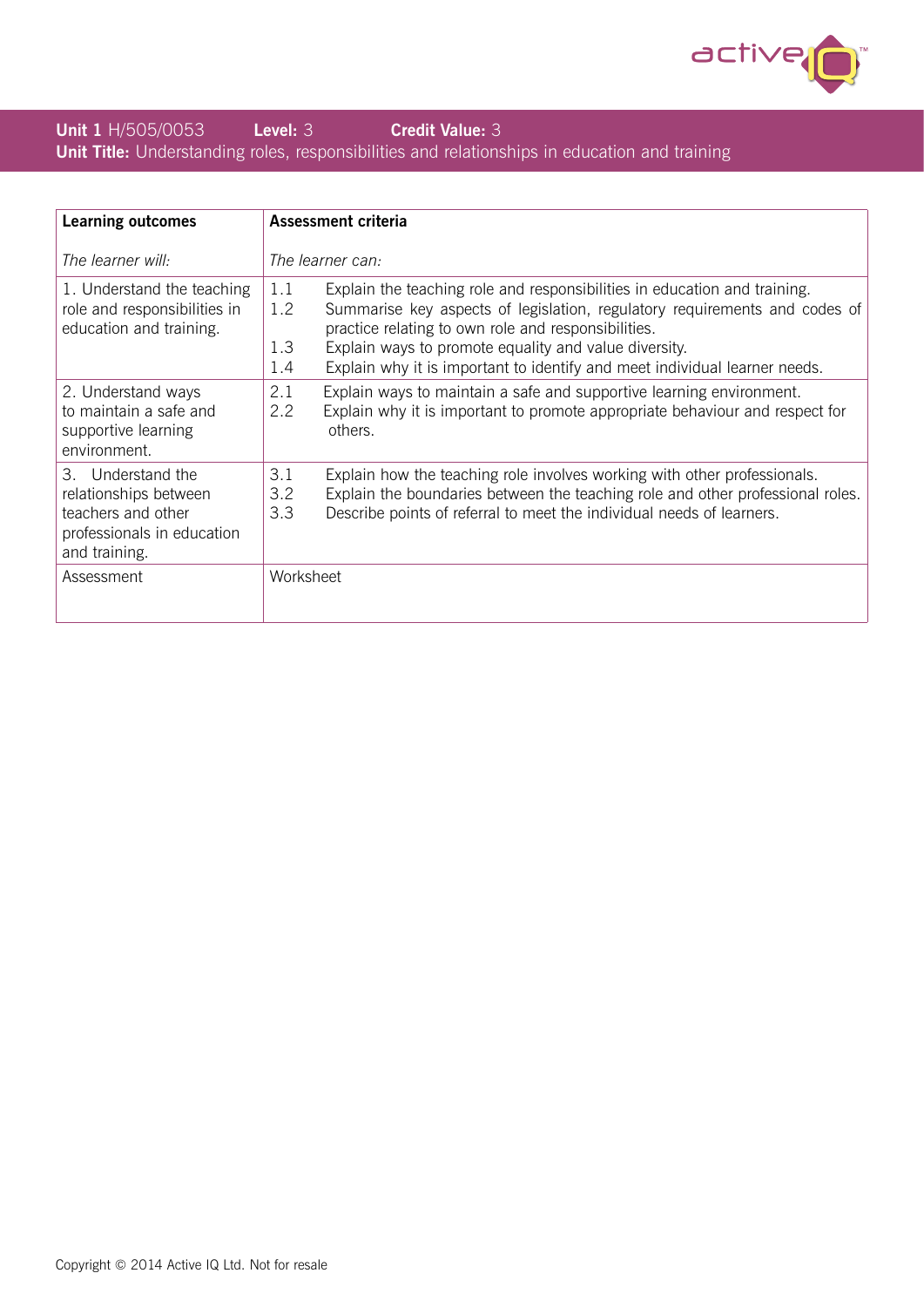

## **Unit 2 D/505/0052 Level: 3 Credit Value: 6** Unit Title: Understanding and using inclusive teaching and learning approaches in education and training

| <b>Learning outcomes</b>                                                                     | <b>Assessment criteria</b>                                                                                                                                                                                                                                                                                                                                                        |  |
|----------------------------------------------------------------------------------------------|-----------------------------------------------------------------------------------------------------------------------------------------------------------------------------------------------------------------------------------------------------------------------------------------------------------------------------------------------------------------------------------|--|
| The learner will:                                                                            | The learner can:                                                                                                                                                                                                                                                                                                                                                                  |  |
| 1. Understand inclusive<br>teaching and learning<br>approaches in education<br>and training. | 1.1<br>Describe features of inclusive teaching and learning.<br>1.2<br>Compare the strengths and limitations of teaching and learning approaches<br>used in own area of specialism in relation to meeting individual learner needs.<br>1.3<br>Explain why it is important to provide opportunities for learners to develop their<br>English, mathematics, ICT and wider skills.   |  |
| 2. Understand ways to<br>create an inclusive teaching<br>and learning environment.           | 2.1<br>Explain why it is important to create an inclusive teaching and learning<br>environment.<br>2.2<br>Explain why it is important to select teaching and learning approaches,<br>resources and assessment methods to meet individual learner needs.<br>2.3<br>Explain ways to engage and motivate learners.<br>2.4<br>Summarise ways to establish ground rules with learners. |  |
| 3. Be able to plan inclusive<br>teaching and learning.                                       | 3.1<br>Explain how the teaching role involves working with other professionals.<br>3.2<br>Explain the boundaries between the teaching role and other professional roles.<br>3.3<br>Describe points of referral to meet the individual needs of learners.                                                                                                                          |  |
| 4. Be able to deliver<br>inclusive teaching and<br>learning.                                 | 4.1<br>Use teaching and learning approaches, resources and assessment methods to<br>meet individual learner needs.<br>4.2<br>Communicate with learners in ways that meet their individual needs.<br>4.3<br>Provide constructive feedback to learners to meet their individual needs.                                                                                              |  |
| 5. Be able to evaluate the<br>delivery of inclusive teaching<br>and learning.                | 5.1<br>Review the effectiveness of own delivery of inclusive teaching and learning.<br>5.2<br>Identify areas for improvement in own delivery of inclusive teaching and learning.                                                                                                                                                                                                  |  |
| Assessment                                                                                   | Worksheet<br>Lesson Plan<br>Direct Observation<br>Session and self - evaluation<br>Micro teaching log                                                                                                                                                                                                                                                                             |  |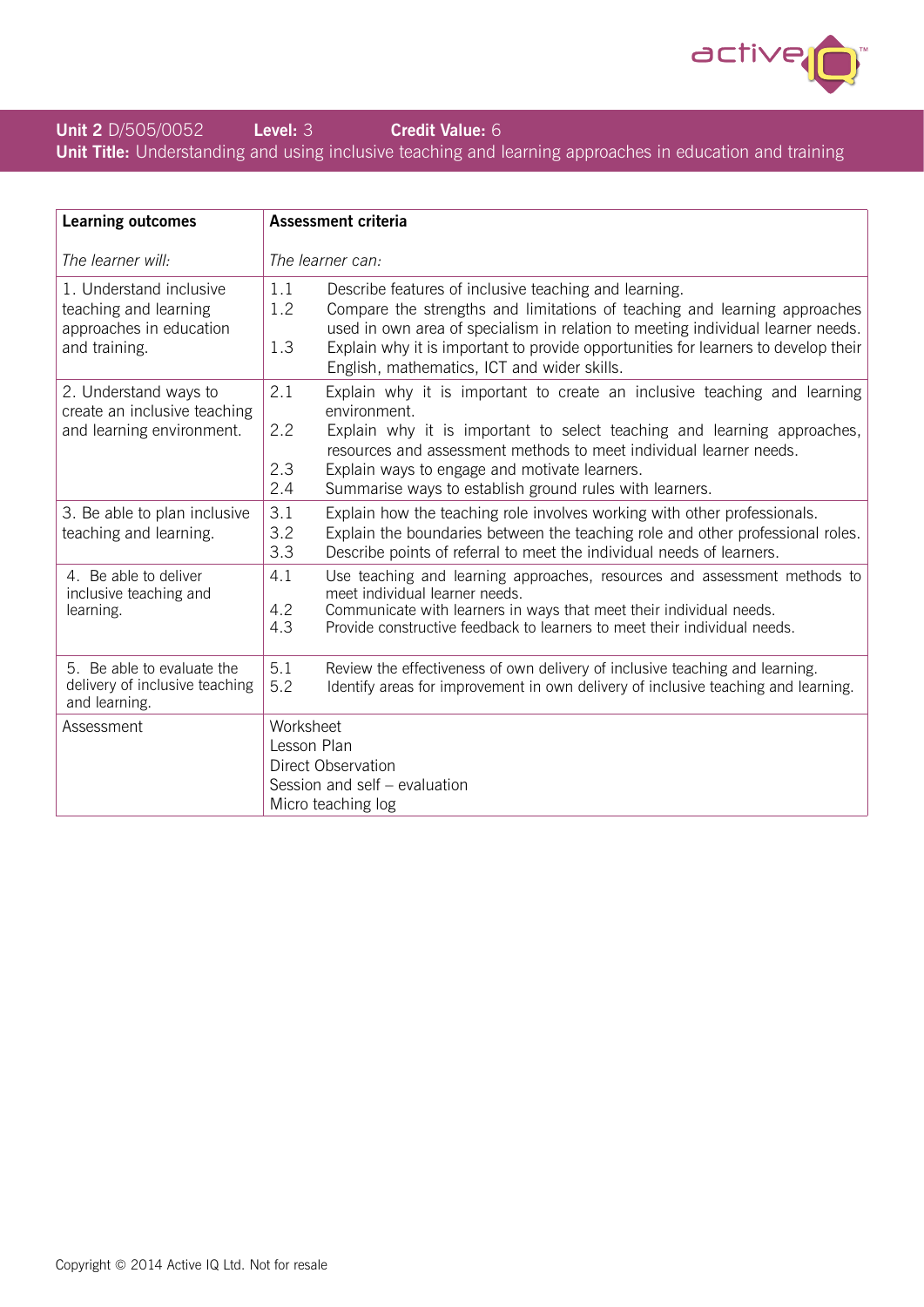

### **Unit 6** D/601/5313 **Level: 3 Credit Value: 3 Unit Title:** Understanding the principles and practices of assessment

| <b>Learning outcomes</b>                                                                | <b>Assessment criteria</b>                                                                                                                                                                                                                                                                                                                                                                                                                                                                                             |  |  |
|-----------------------------------------------------------------------------------------|------------------------------------------------------------------------------------------------------------------------------------------------------------------------------------------------------------------------------------------------------------------------------------------------------------------------------------------------------------------------------------------------------------------------------------------------------------------------------------------------------------------------|--|--|
| The learner will:                                                                       | The learner can:                                                                                                                                                                                                                                                                                                                                                                                                                                                                                                       |  |  |
| 1. Understand the principles<br>and requirements of<br>assessment.                      | 1.1<br>Explain the functions of assessment in learning and development.<br>1.2<br>Define the key concepts and principles of assessment.<br>1.3<br>Explain the responsibilities of the assessor.<br>Identify the regulations and requirements relevant to assessment in own area<br>1.4<br>of practice.                                                                                                                                                                                                                 |  |  |
| 2. Understand different<br>types of assessment<br>method.                               | 2.1<br>Compare the strengths and limitations of a range of assessment methods with<br>reference to the needs of individual learners.                                                                                                                                                                                                                                                                                                                                                                                   |  |  |
| 3. Understand how to plan<br>assessment.                                                | 3.1<br>Summarise key factors to consider when planning assessment.<br>3.2<br>Evaluate the benefits of using a holistic approach to assessment.<br>3.3<br>Explain how to plan a holistic approach to assessment.<br>3.4<br>Summarise the types of risks that may be involved in assessment in own area<br>of responsibility.<br>3.5<br>Explain how to minimise risks through the planning process.                                                                                                                      |  |  |
| 4. Understand how to<br>involve learners and others in<br>assessment.                   | 4.1<br>Explain why it is important to involve the learner and others in the assessment<br>process.<br>4.2<br>Summarise types of information that should be made available to learners and<br>others involved in the assessment process.<br>4.3<br>Explain how peer- and self-assessment can be used effectively to promote learner<br>involvement and personal responsibility in the assessment of learning.<br>Explain how assessment arrangements can be adapted to meet the needs of<br>4.4<br>individual learners. |  |  |
| 5. Understand how to make<br>assessment decisions.                                      | 5.1<br>Explain how to judge whether evidence is:<br>· sufficient;<br>• authentic; and<br>• current.<br>5.2<br>Explain how to ensure that assessment decisions are:<br>• made against specified criteria;<br>• valid;<br>· reliable; and<br>$\bullet$ fair.                                                                                                                                                                                                                                                             |  |  |
| 6. Understand quality<br>assurance of the assessment<br>process.                        | 6.1<br>Evaluate the importance of quality assurance in the assessment process.<br>6.2<br>Summarise quality assurance and standardisation procedures in own area of<br>practice.<br>6.3<br>Summarise the procedures to follow when there are disputes concerning assessment<br>in own area of practice.                                                                                                                                                                                                                 |  |  |
| 7. Understand how to<br>manage information relating<br>to assessment.                   | 7.1<br>Explain the importance of following procedures for the management of information<br>relating to assessment.<br>Explain how feedback and questioning contribute to the assessment process.<br>7.2                                                                                                                                                                                                                                                                                                                |  |  |
| 8. Understand the legal and<br>good practice requirements<br>in relation to assessment. | 8.1<br>Explain legal issues, policies and procedures relevant to assessment, including<br>those for confidentiality, health, safety and welfare.<br>8.2<br>Explain the contribution that technology can make to the assessment process.<br>8.3<br>Evaluate requirements for equality and diversity and, where appropriate, bilingualism<br>in relation to assessment.<br>8.4<br>Explain the value of reflective practice and continuing professional development in<br>the assessment process.                         |  |  |
| Assessment                                                                              | Worksheet or professional discussion                                                                                                                                                                                                                                                                                                                                                                                                                                                                                   |  |  |